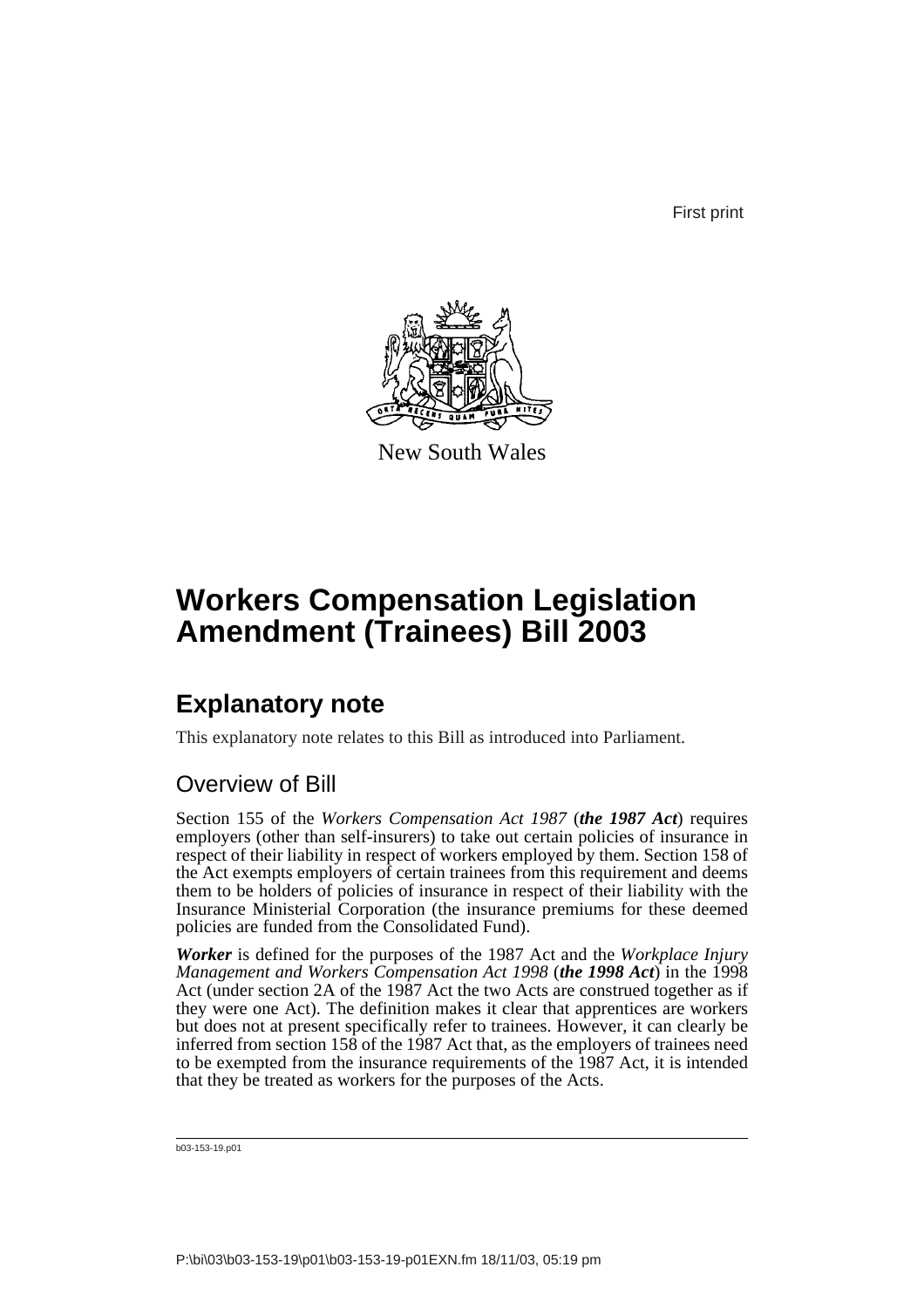Explanatory note

The objects of this Bill are:

- (a) to repeal section 158 of the 1987 Act to remove the current exemption of employers of trainees from the insurance requirements imposed under section 155 of that Act, and
- (b) to amend the 1987 Act so that employers who currently benefit from the exemption will have up to a year to comply with those requirements, and
- (c) to amend the 1998 Act to put it beyond doubt that trainees are workers for the purposes of the Acts, and
- (d) to make consequential amendments to the 1987 Act, the 1998 Act and the *Workers Compensation Regulation 2003*.

### Outline of provisions

**Clause 1** sets out the name (also called the short title) of the proposed Act.

**Clause 2** provides for the commencement of the proposed Act on 1 January 2004.

**Clause 3** is a formal provision that gives effect to the amendments to the *Workers Compensation Act 1987* set out in Schedule 1.

**Clause 4** is a formal provision that gives effect to the amendments to the *Workplace Injury Management and Workers Compensation Act 1998* set out in Schedule 2.

**Clause 5** is a formal provision that gives effect to the amendment to the *Workers Compensation Regulation 2003* set out in Schedule 3.

### **Schedule 1 Amendment of Workers Compensation Act 1987**

**Schedule 1 [3]** repeals section 158 of the 1987 Act as described in paragraph (a) of the Overview of the Bill. This will require an employer to take out the insurance required by section 155 of the 1987 Act in respect of any person entering into a traineeship with the employer on or after 1 January 2004.

**Schedule 1 [8]** inserts Part 18G into Schedule 6 to the Act to achieve the object described in paragraph (b) of the Overview (proposed clause 2). Clause 2 will ensure that a person who is employing a trainee (other than an *existing worker trainee* as defined in the *Apprenticeship and Traineeship Act 2001*) immediately before the repeal will not need to obtain a policy of insurance as required by section 155 of the 1987 Act until 31 December 2004, or the end of the traineeship, whichever first occurs. The full amount of the employer's liability under the 1987 Act in respect of such a trainee and an unlimited amount in

Explanatory note page 2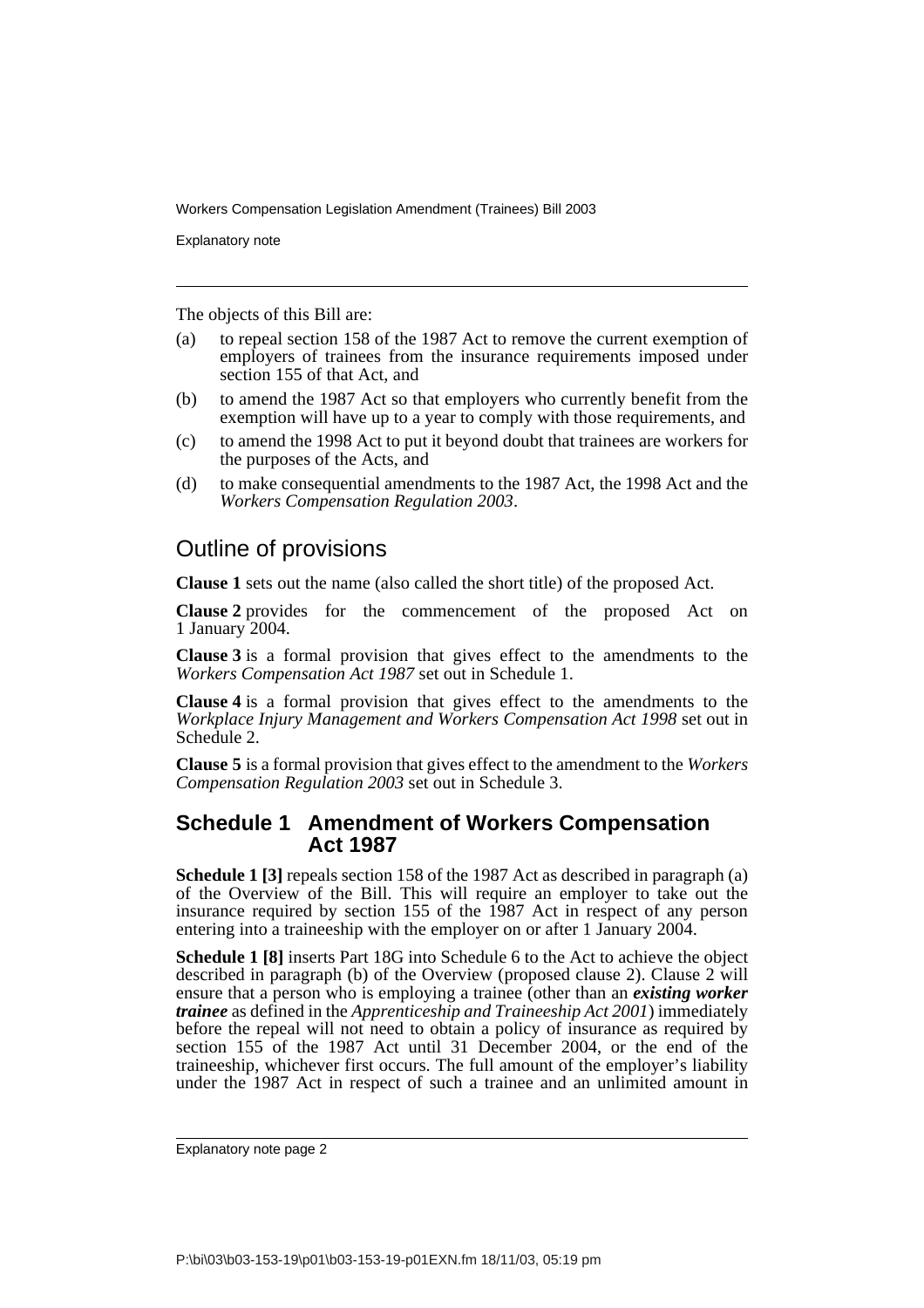Explanatory note

respect of the employer's liability independently of the 1987 Act (not including a liability for workers compensation arising under any Act of another jurisdiction) for any injury to the trainee will continue to be covered until then by the policy of insurance currently deemed to be held with the Insurance Ministerial Corporation under section 158, which is continued in force for this purpose by clause 2.

**Schedule 1 [4], [6] and [7]** contain amendments that are consequential on the repeal of section 158 of the 1987 Act.

**Schedule 1 [1], [2] and [5]** contain amendments that are consequential on the amendment to the definition of *worker* described in paragraph (c) of the Overview of the Bill (see also **Schedule 2 [2]**).

**Schedule 1 [9]** amends clause 1 (1) of Part 20 of Schedule 6 to the 1987 Act to enable the making of savings and transitional regulations.

### **Schedule 2 Amendment of Workplace Injury Management and Workers Compensation Act 1998**

**Schedule 2 [2]** contains the amendment to the definition of *worker* in section 4 of the 1998 Act described in paragraph (c) of the Overview of the Bill.

**Schedule 2 [1] and [3]** contain consequential amendments.

### **Schedule 3 Amendment of Workers Compensation Regulation 2003**

**Schedule 3** contains an amendment that is consequential on the repeal of section 158 of the 1987 Act. **Schedule 1 [8]** makes a consequential amendment to insert proposed clause 2 (4) of Part 18G into Schedule 6 to the 1987 Act.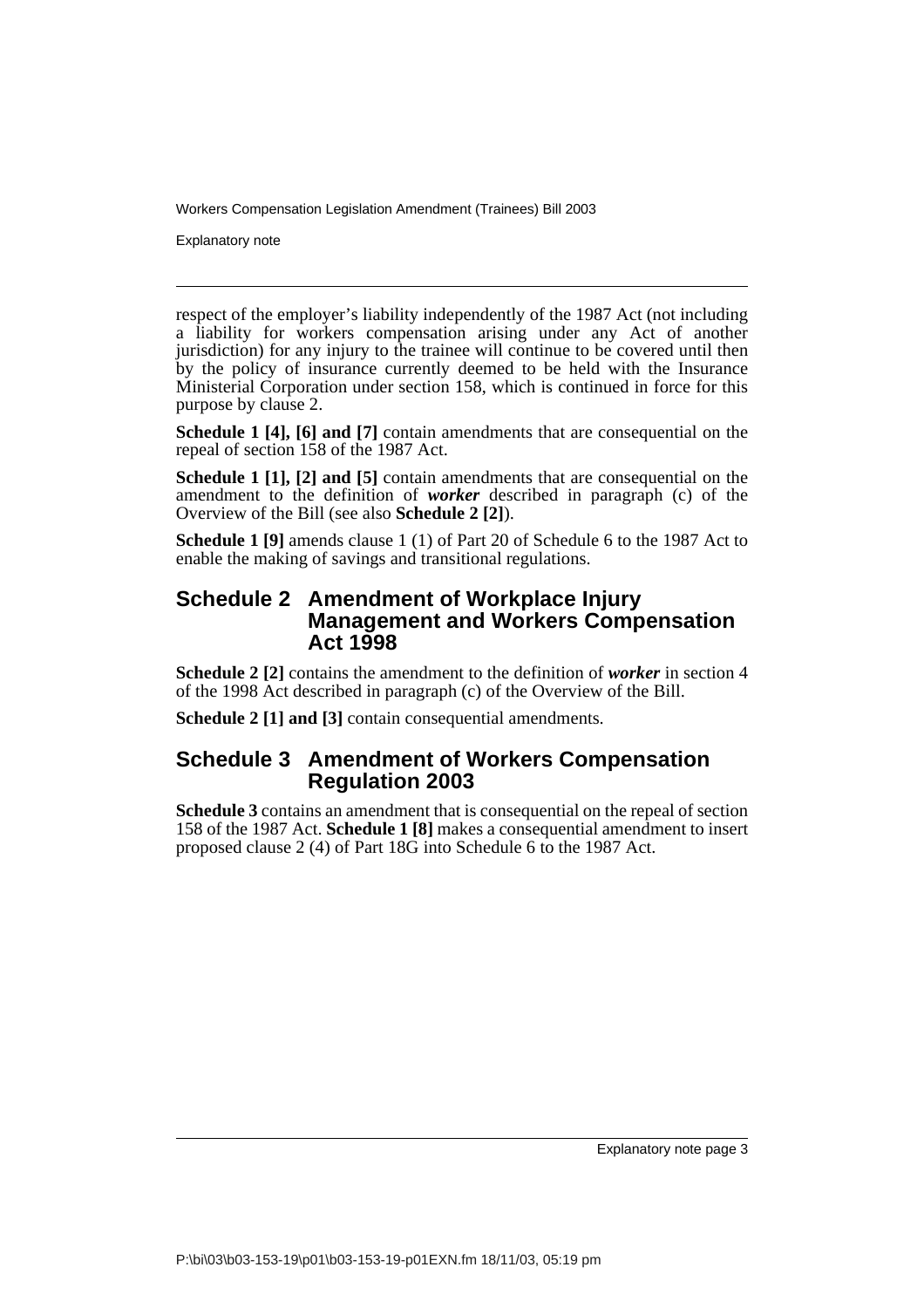Explanatory note

Explanatory note page 4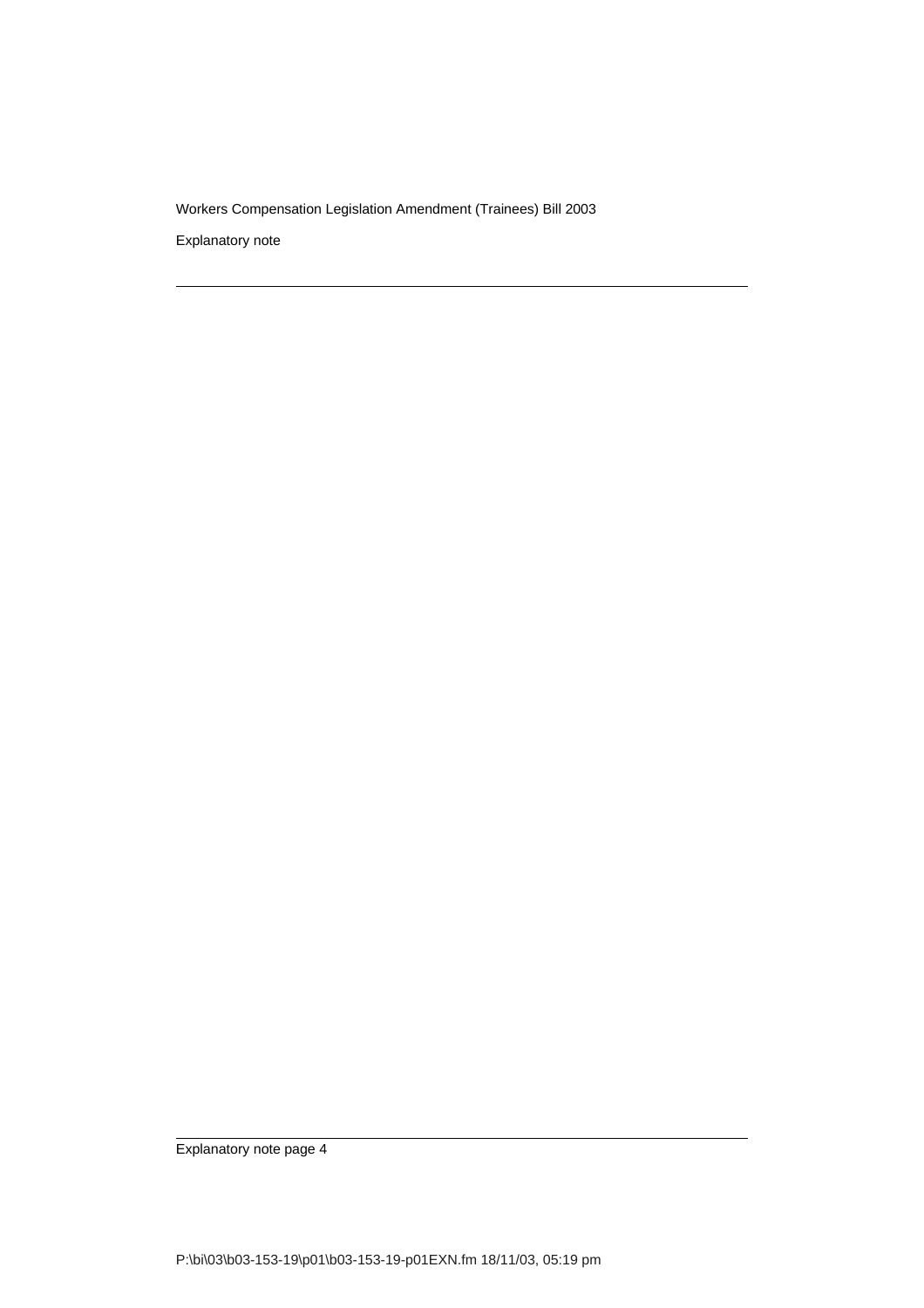First print



New South Wales

# **Workers Compensation Legislation Amendment (Trainees) Bill 2003**

## **Contents**

|            |                                                                                     | Page |
|------------|-------------------------------------------------------------------------------------|------|
|            | Name of Act                                                                         | 2    |
| 2          | Commencement                                                                        | 2    |
| 3          | Amendment of Workers Compensation Act 1987 No 70                                    | 2    |
| 4          | Amendment of Workplace Injury Management and Workers<br>Compensation Act 1998 No 86 | 2    |
| 5          | Amendment of Workers Compensation Regulation 2003                                   | 2    |
| Schedule 1 | Amendment of Workers Compensation Act 1987                                          | 3    |
| Schedule 2 | Amendment of Workplace Injury Management and Workers<br>Compensation Act 1998       | 6    |
| Schedule 3 | Amendment of Workers Compensation Regulation 2003                                   |      |
|            |                                                                                     |      |

b03-153-19.p01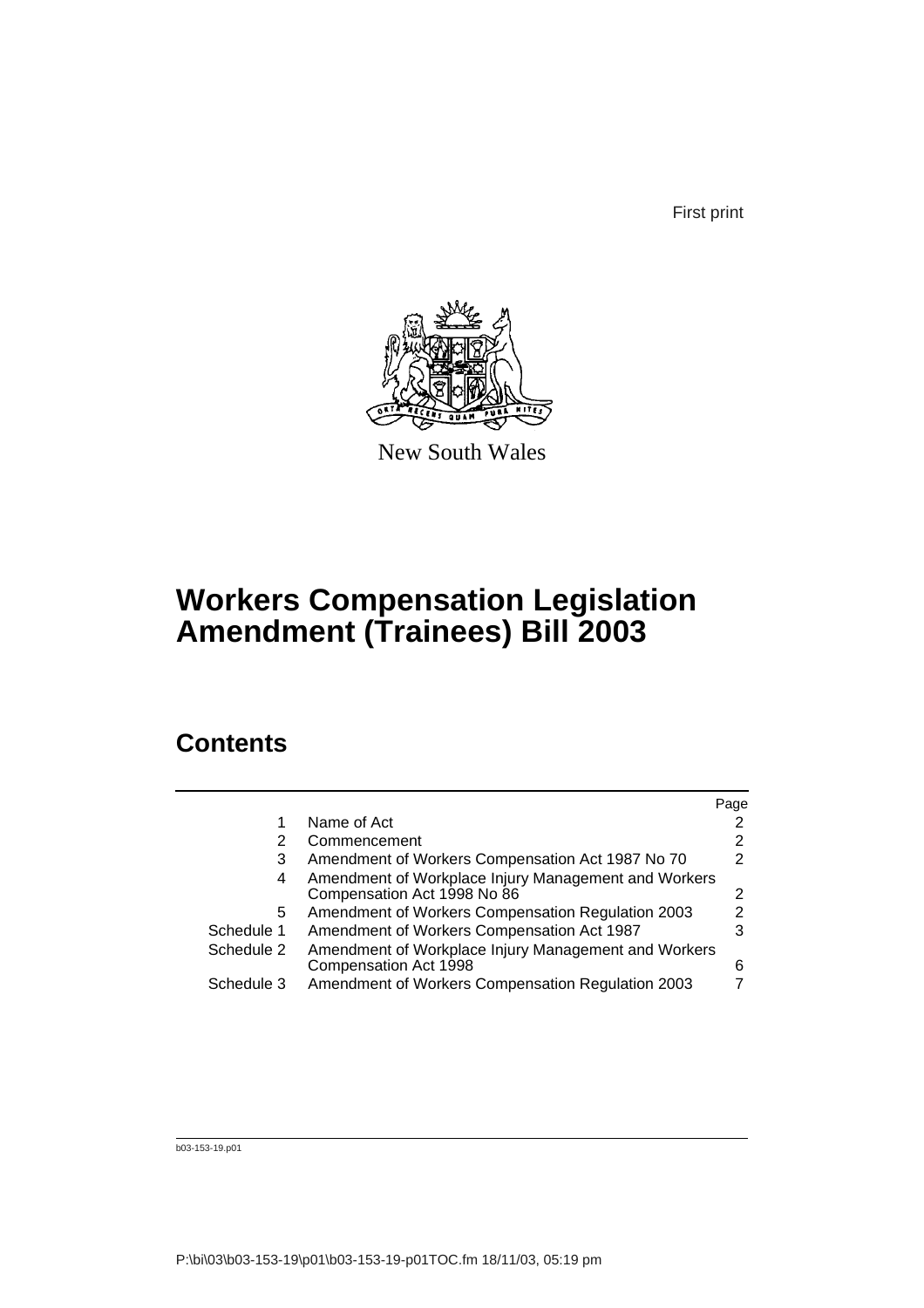**Contents** 

Page

Contents page 2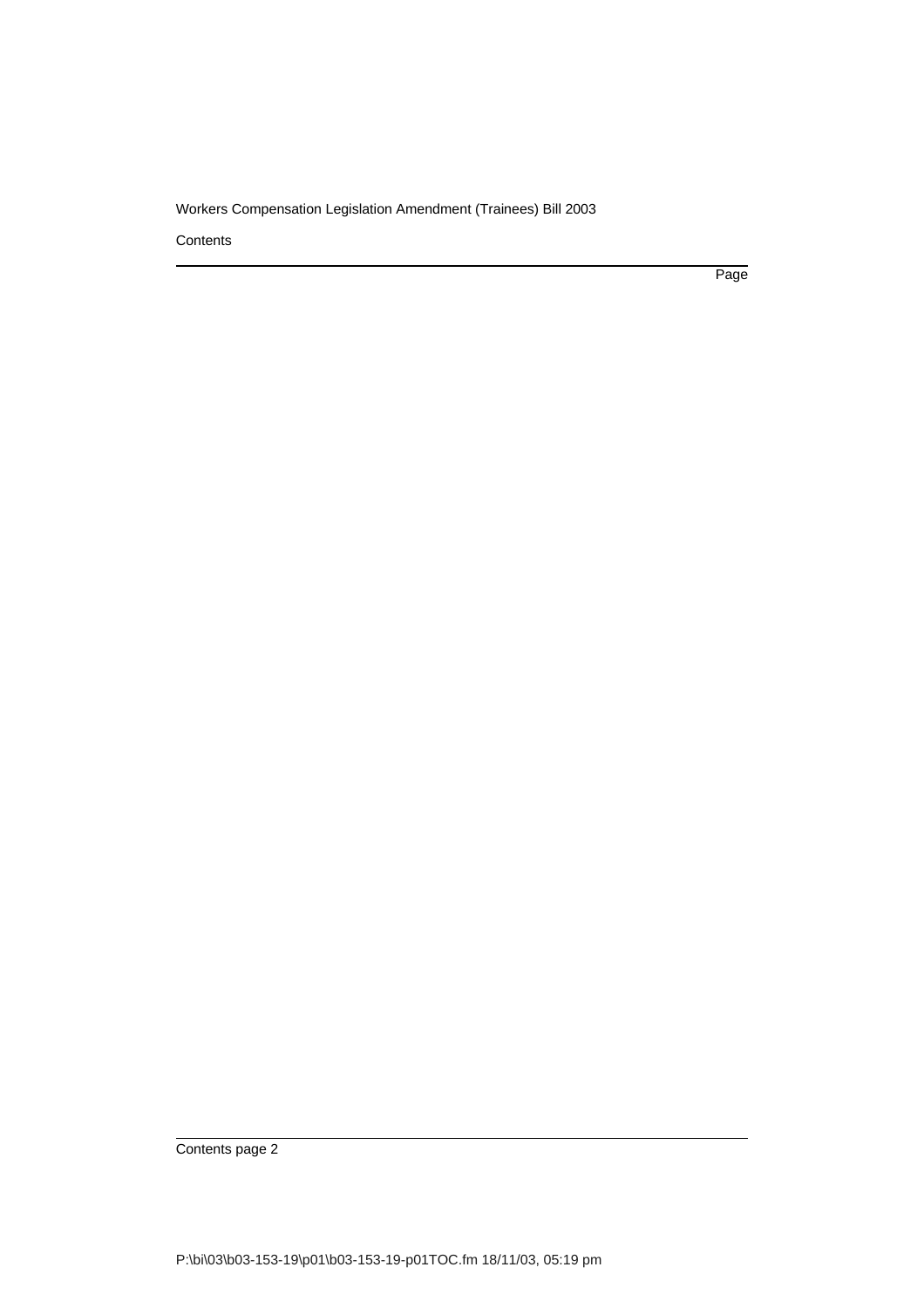

New South Wales

# **Workers Compensation Legislation Amendment (Trainees) Bill 2003**

No , 2003

### **A Bill for**

An Act to amend the *Workers Compensation Act 1987* with respect to insurance for trainees; to make consequential amendments to other laws; and for other purposes.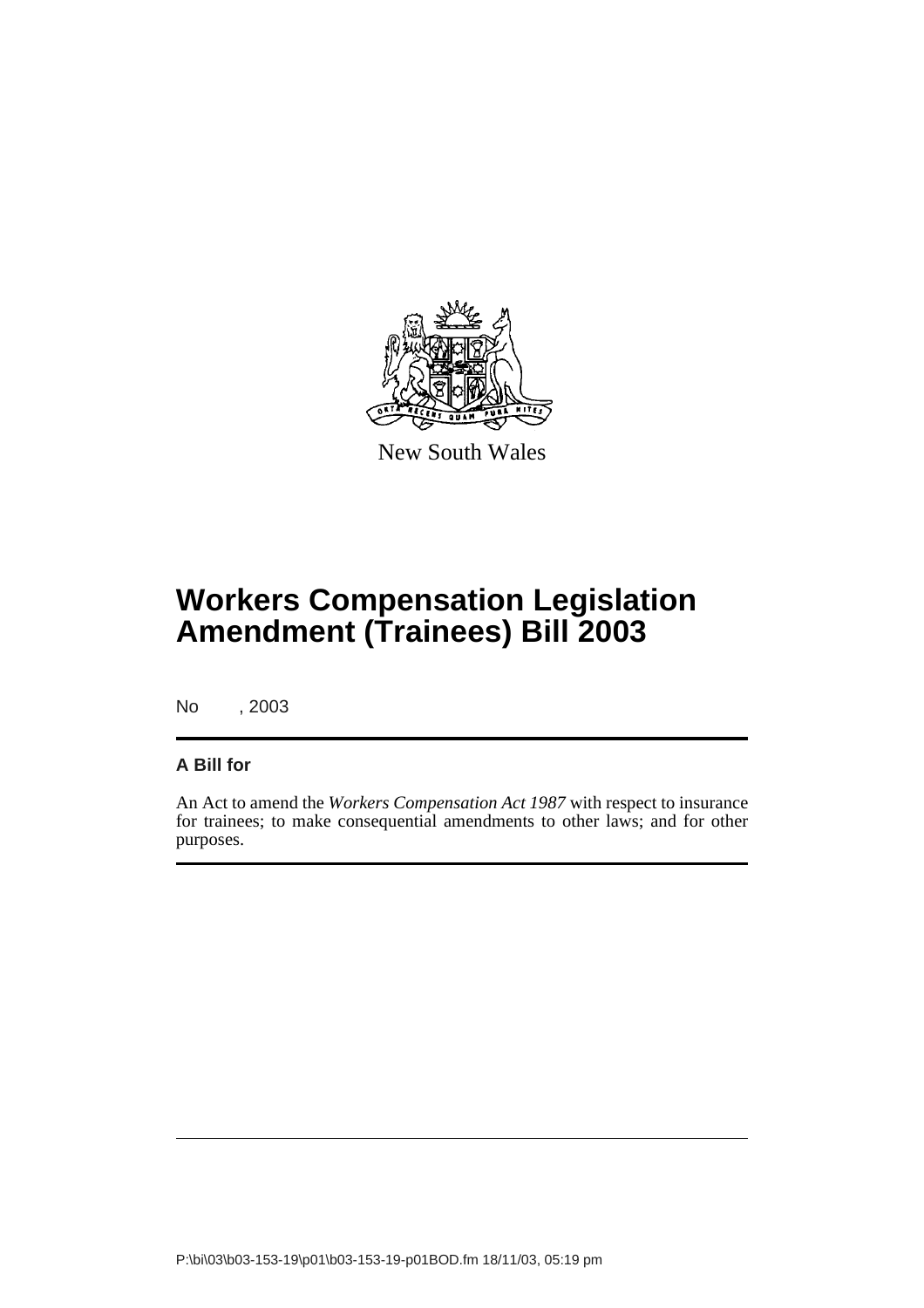<span id="page-7-4"></span><span id="page-7-3"></span><span id="page-7-2"></span><span id="page-7-1"></span><span id="page-7-0"></span>

|              | The Legislature of New South Wales enacts:                                                                | 1              |
|--------------|-----------------------------------------------------------------------------------------------------------|----------------|
| 1            | <b>Name of Act</b>                                                                                        | 2              |
|              | This Act is the Workers Compensation Legislation Amendment<br>(Trainees) Act 2003.                        | 3<br>4         |
| $\mathbf{2}$ | <b>Commencement</b>                                                                                       | 5              |
|              | This Act commences on 1 January 2004.                                                                     | 6              |
| 3            | Amendment of Workers Compensation Act 1987 No 70                                                          | $\overline{7}$ |
|              | The Workers Compensation Act 1987 is amended as set out in<br>Schedule 1.                                 | 8<br>9         |
| 4            | Amendment of Workplace Injury Management and Workers<br><b>Compensation Act 1998 No 86</b>                | 10<br>11       |
|              | The Workplace Injury Management and Workers Compensation<br>Act 1998 is amended as set out in Schedule 2. | 12<br>13       |
| 5            | <b>Amendment of Workers Compensation Regulation 2003</b>                                                  | 14             |
|              | The Workers Compensation Regulation 2003 is amended as set out<br>in Schedule 3.                          | 15<br>16       |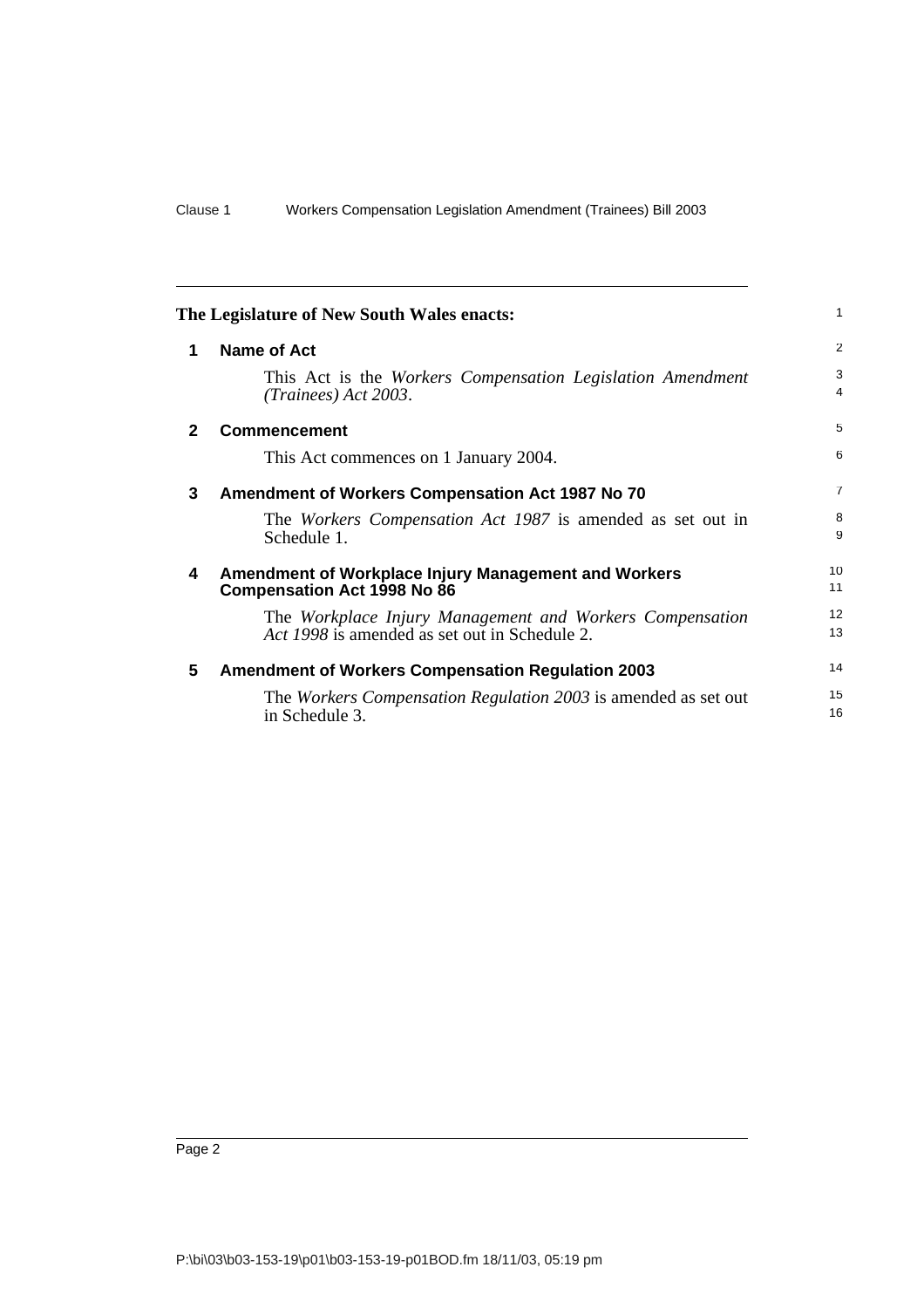Amendment of Workers Compensation Act 1987 Material Contract 1987

 $\bar{\mathcal{A}}$ 

 $\bar{z}$ 

<span id="page-8-0"></span>

| <b>Schedule 1 Amendment of Workers Compensation</b><br><b>Act 1987</b> |                   | $\mathbf{1}$<br>$\overline{2}$                                                                                                    |                  |
|------------------------------------------------------------------------|-------------------|-----------------------------------------------------------------------------------------------------------------------------------|------------------|
|                                                                        |                   |                                                                                                                                   | 3<br>(Section 3) |
| [1]                                                                    |                   | <b>Section 11 Recess claims</b>                                                                                                   | 4                |
|                                                                        |                   | Omit "apprenticeship". Insert instead "training contract".                                                                        | 5                |
| [2]                                                                    |                   | <b>Section 24 Illegal employment</b>                                                                                              | 6                |
|                                                                        |                   | Omit "or apprenticeship" wherever occurring.                                                                                      | 7                |
|                                                                        |                   | Insert instead "or training contract".                                                                                            | 8                |
| $[3]$                                                                  |                   | <b>Section 158 Insurance for trainees</b>                                                                                         | 9                |
|                                                                        | Omit the section. |                                                                                                                                   | 10               |
| [4]                                                                    |                   | Section 168 Insurance premiums orders                                                                                             | 11               |
|                                                                        |                   | Omit section $168(4)(b)$ .                                                                                                        | 12               |
| [5]                                                                    | and supplied      | Section 174 Records relating to wages, contracts etc to be kept                                                                   | 13<br>14         |
|                                                                        | section 174 (9).  | Omit "or apprenticeship" from paragraph (a) of the definition of wages in                                                         | 15<br>16         |
|                                                                        |                   | Insert instead "or a training contract".                                                                                          | 17               |
| [6]                                                                    |                   | <b>Section 193 Definitions</b>                                                                                                    | 18               |
|                                                                        | instead:          | Omit the definition of <i>policy of insurance</i> from section 193 (1). Insert                                                    | 19<br>20         |
|                                                                        |                   | <i>policy of insurance</i> does not include a policy of insurance of<br>any class exempted by the regulations from this Division. | 21<br>22         |
| $[7]$                                                                  |                   | <b>Section 217 Definitions</b>                                                                                                    | 23               |
|                                                                        |                   | Omit the definition of <i>policy</i> from section 217 (1). Insert instead:                                                        | 24               |
|                                                                        |                   | <i>policy</i> means a policy of insurance.                                                                                        | 25               |

Page 3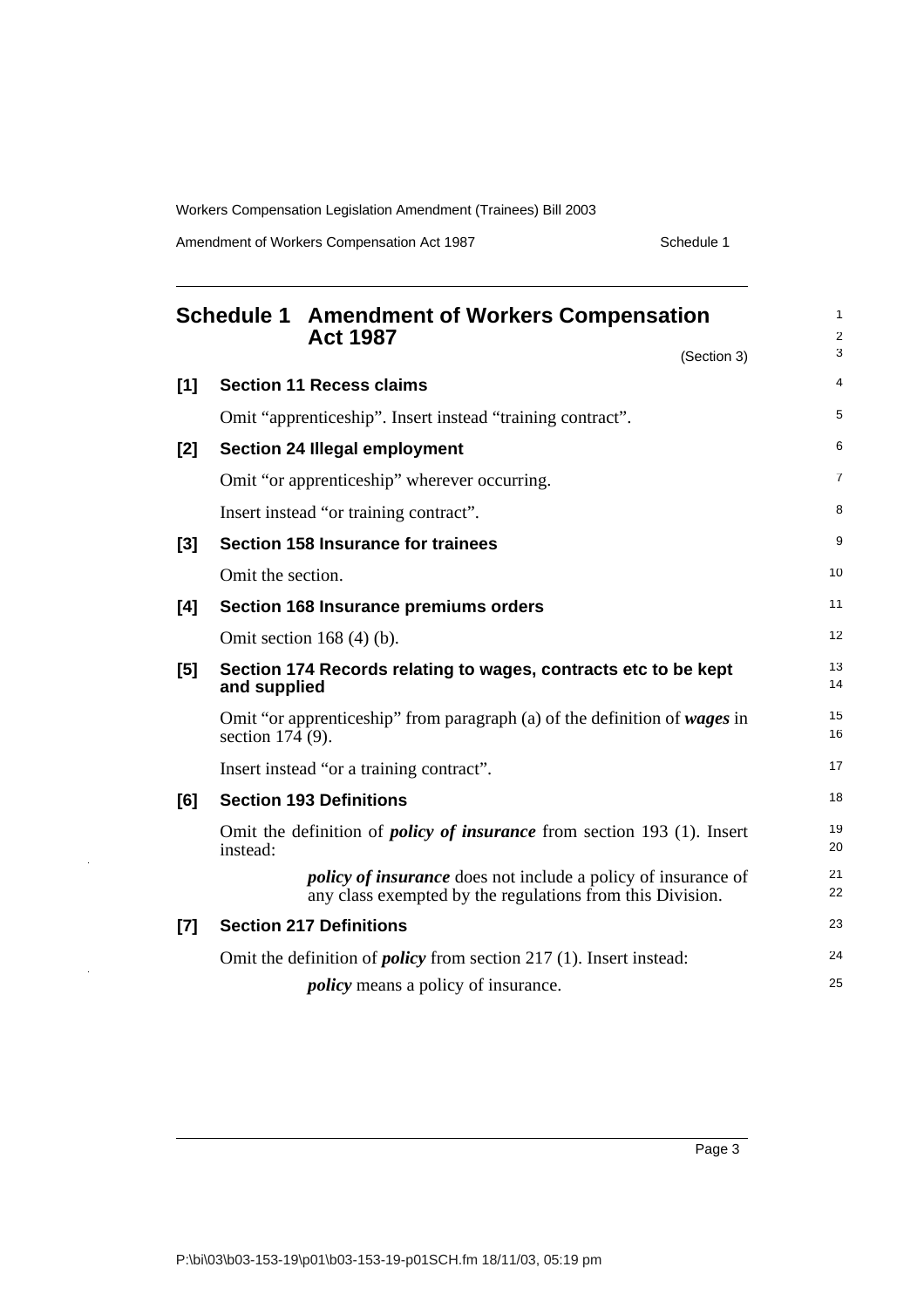Schedule 1 Amendment of Workers Compensation Act 1987

#### **[8] Schedule 6 Savings, transitional and other provisions, Part 18G**

Insert after Part 18F:

### **Part 18G Provisions consequent on enactment of 2003 trainee amendments**

**1 Definitions**

In this Part:

*the 2003 amending Act* means the *Workers Compensation Legislation Amendment (Trainees) Act 2003*.

1  $\mathfrak{p}$ 

3 4

*trainee* means a trainee within the meaning of section 158 of this Act as in force immediately before its repeal by the 2003 amending Act.

#### **2 Insurance for trainees**

- (1) Section 158 (2) of this Act (as in force immediately before its repeal by the 2003 amending Act) continues to have effect in relation to any person employed as a trainee immediately before that repeal until 31 December 2004, or the end of the traineeship, whichever first occurs (the *end of the continued insurance period*).
- (2) Section 158 of this Act (as in force immediately before its repeal by the 2003 amending Act) continues to apply to and in respect of a policy of insurance deemed by that section to be held by an employer in respect of a trainee referred to in subclause (1) until the end of the continued insurance period.
- (3) The repeal of section 158 by the 2003 amending Act does not affect the validity of a policy of insurance referred to in subclause (2) to the extent that it relates to any liability of the employer with respect to that trainee referred to in section 158 (3) before its repeal that arises before the end of the continued insurance period.
- (4) Clause 50 (2) of the *Workers Compensation Regulation 2003* (as in force immediately before its repeal by the 2003 amending Act) continues to have effect in relation to the wages of a trainee referred to in subclause (1) until the end of the continued insurance period.

Page 4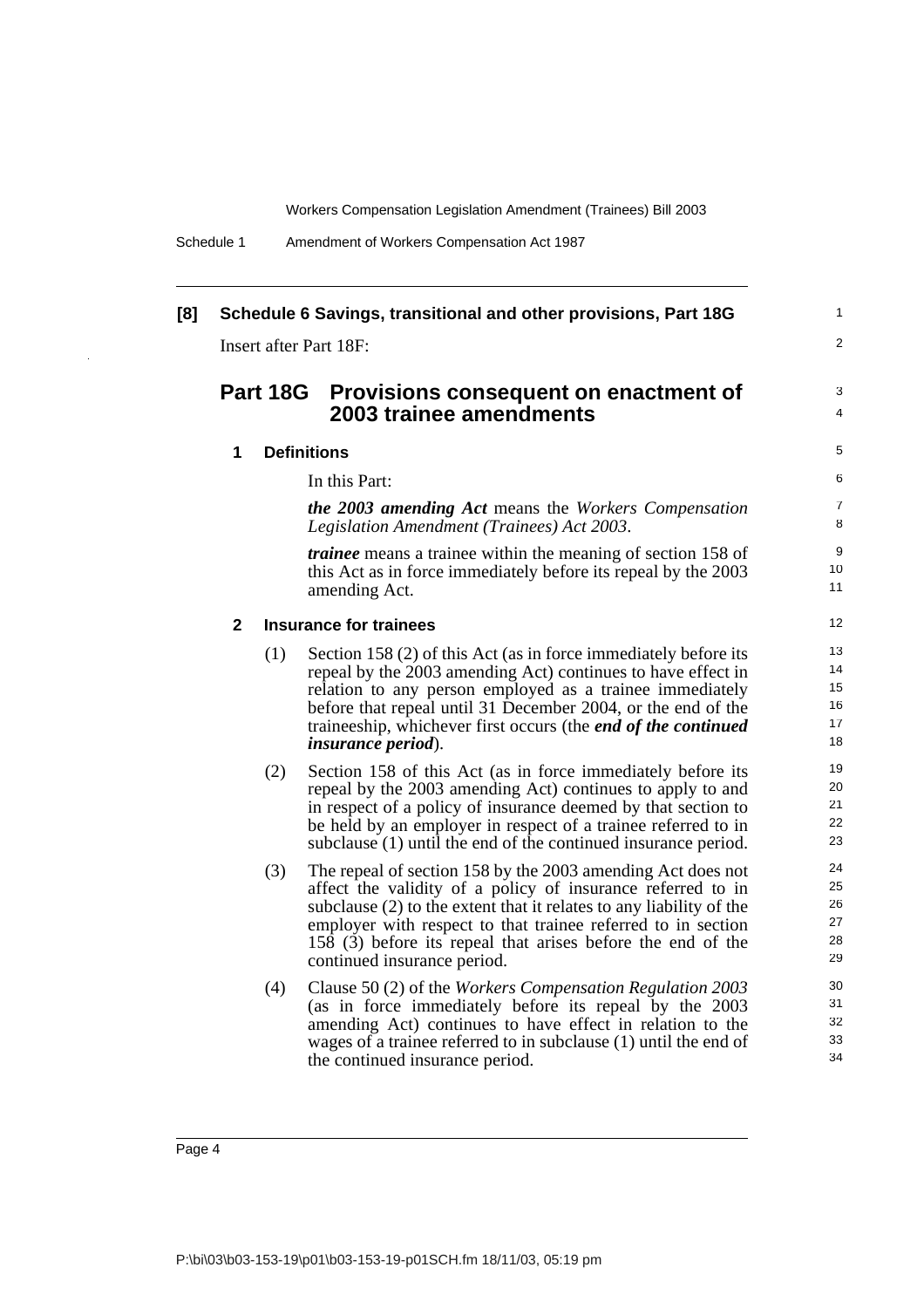Amendment of Workers Compensation Act 1987 Material Contract 1987

| [9] | <b>Schedule 6 Part 20</b>                                         |               |
|-----|-------------------------------------------------------------------|---------------|
|     | Insert at the end of clause $1(1)$ :                              | $\mathcal{P}$ |
|     | Workers Compensation Legislation Amendment (Trainees)<br>Act 2003 | 3<br>4        |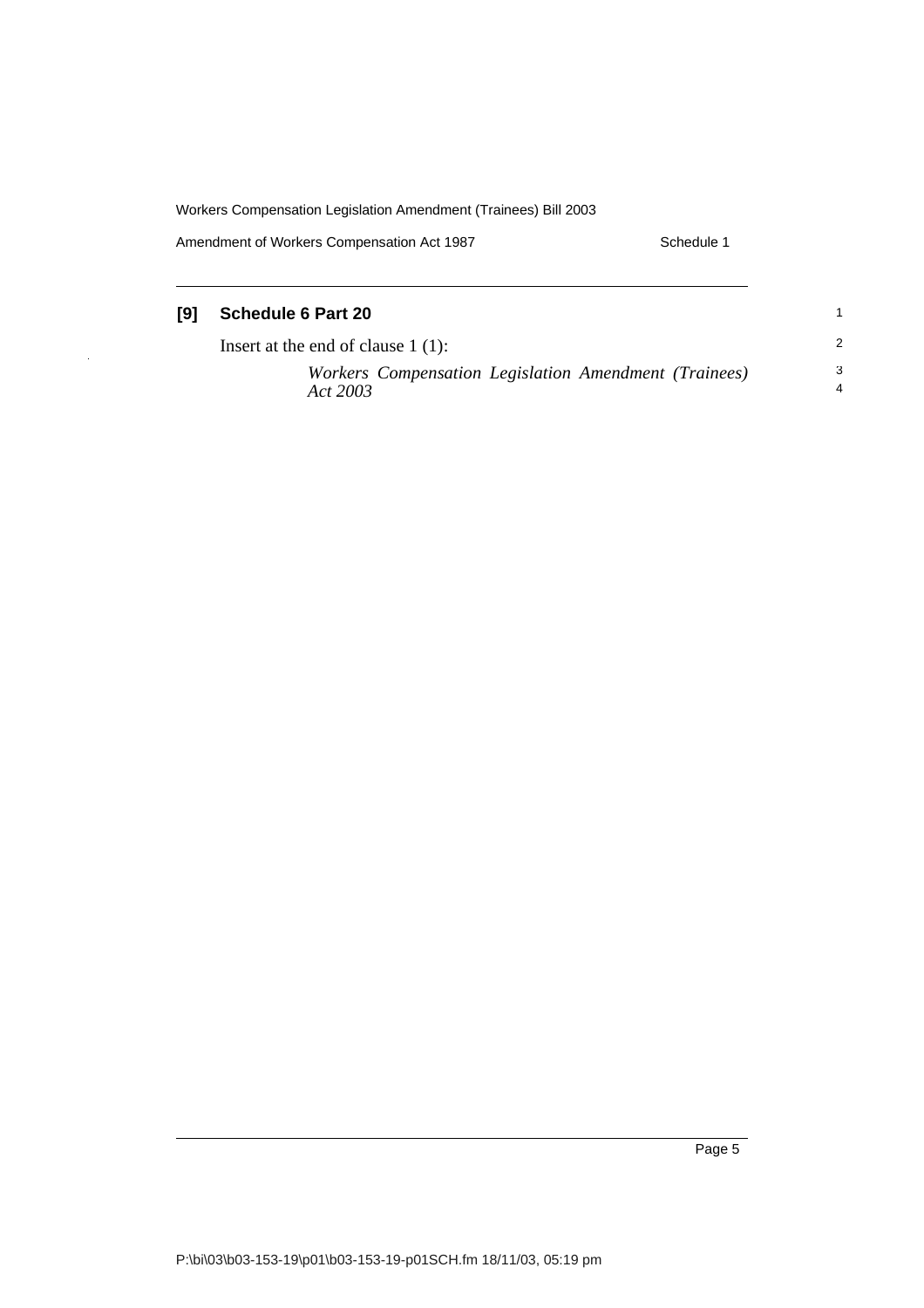Schedule 2 Amendment of Workplace Injury Management and Workers Compensation Act 1998

### <span id="page-11-0"></span>**Schedule 2 Amendment of Workplace Injury Management and Workers Compensation Act 1998** (Section 4)

| [1] | <b>Section 4 Definitions</b>                                                                                                     | 5                    |
|-----|----------------------------------------------------------------------------------------------------------------------------------|----------------------|
|     | Insert in alphabetical order in section $4(1)$ :                                                                                 | 6                    |
|     | <i>training contract</i> has the meaning it has in the <i>Apprenticeship</i><br>and Traineeship Act 2001.                        | $\overline{7}$<br>8  |
|     | <b>Note.</b> A training contract is a contract entered into for the purpose of<br>establishing an apprenticeship or traineeship. | 9<br>10 <sup>1</sup> |
| [2] | <b>Section 4</b>                                                                                                                 | 11                   |
|     | Omit "apprenticeship" from the definition of <i>worker</i> in section $4(1)$ .                                                   | 12                   |
|     | Insert instead "a training contract".                                                                                            | 13                   |
| [3] | <b>Schedule 1 Deemed employment of workers</b>                                                                                   | 14                   |
|     | Omit "apprenticeship" from clause 1.                                                                                             | 15                   |
|     | Insert instead "a training contract".                                                                                            | 16                   |